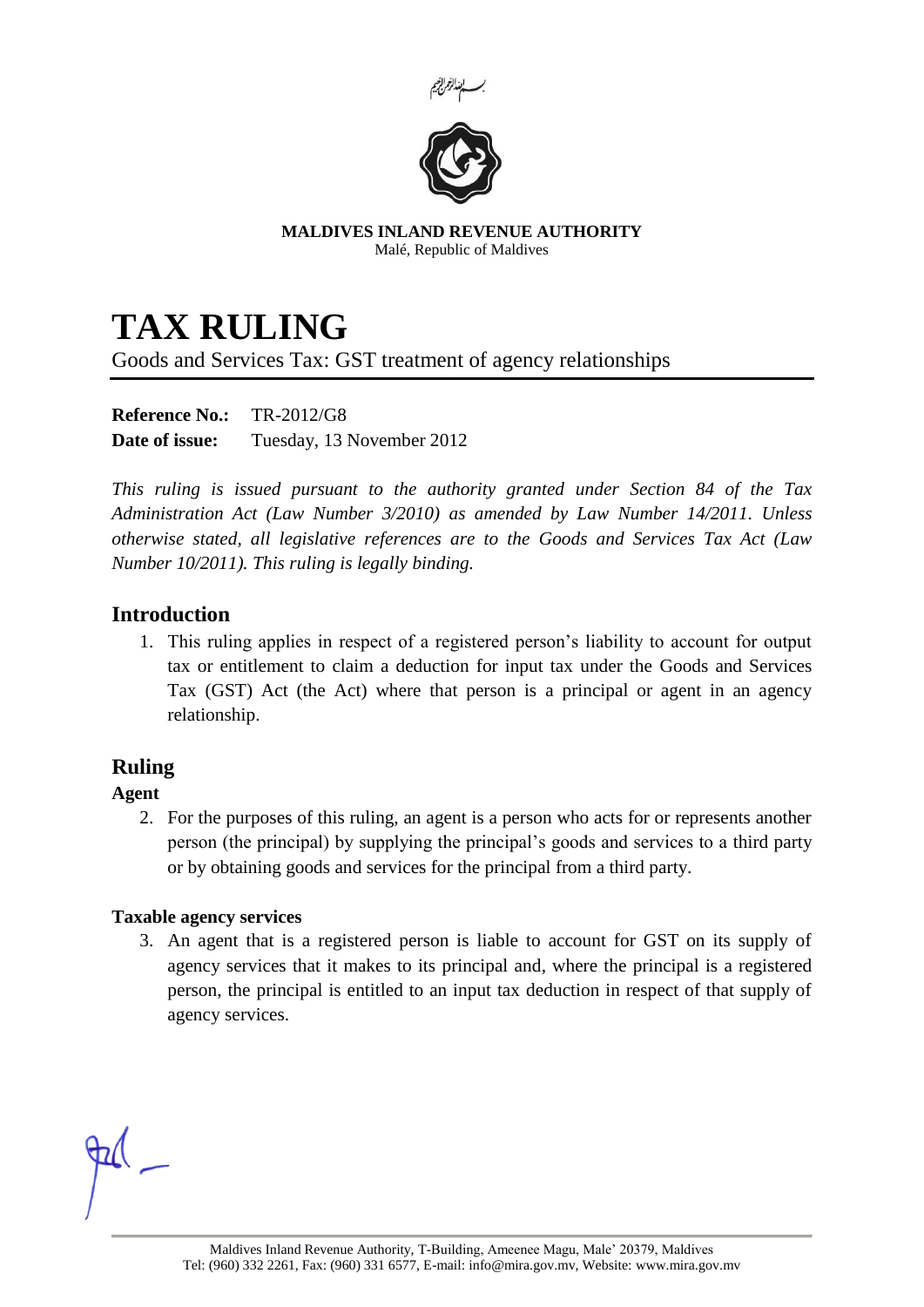

### **Agent may substitute principal**

<span id="page-1-0"></span>*Supplies by agent*

- 4. Where an agent supplies goods and services on behalf of a person who is the principal of that agent, the supply shall be treated as if it was made by the principal. Where the principal is a registered person, the principal shall issue a tax invoice, credit note or debit note, and account for the GST applicable to the supply.
- <span id="page-1-1"></span>5. Where the supply referred to in paragraph [4](#page-1-0) is a taxable supply and the agent is a registered person, the agent may issue a tax invoice, credit note or debit note, and account for the GST applicable to the supply, as if the agent had made the taxable supply.
- 6. Where paragraph [5](#page-1-1) applies, the principal shall issue a tax invoice, credit note or debit note to the agent in relation to that supply and account for the GST applicable to the supply.
- 7. Where the supply referred to in paragraph [4](#page-1-0) is a taxable supply and the agent is not a registered person, the principal shall issue a tax invoice, credit note or debit note to the agent, and account for the GST applicable to the supply.

#### <span id="page-1-2"></span>*Supplies to agent*

- 8. Where a registered person makes a taxable supply of goods and services to an agent that is acting on behalf of its principal, that supply shall be treated as if it was made to the principal and not to the agent. In that case, the registered person that makes the supply shall issue a tax invoice to the principal and the principal may claim an input tax deduction in relation to that supply, provided that the principal is a registered person.
- <span id="page-1-3"></span>9. Where paragraph [8](#page-1-2) applies, and the agent is a registered person, the agent may request that the supplier issues the agent with a tax invoice, credit note or debit note in relation to the supply, and the supplier shall issue such invoice or note. In that case, the supplier shall not also issue a tax invoice, credit note or debit note to the principal.
- 10. Where paragraph [9](#page-1-3) applies, the agent may claim an input tax deduction in respect of the supply, as if the supply had been made to the agent. In that case, the agent shall issue a tax invoice to the principal and account for GST applicable to the supply and the principal may claim an input tax deduction in respect of the supply, provided that the principal is a registered person.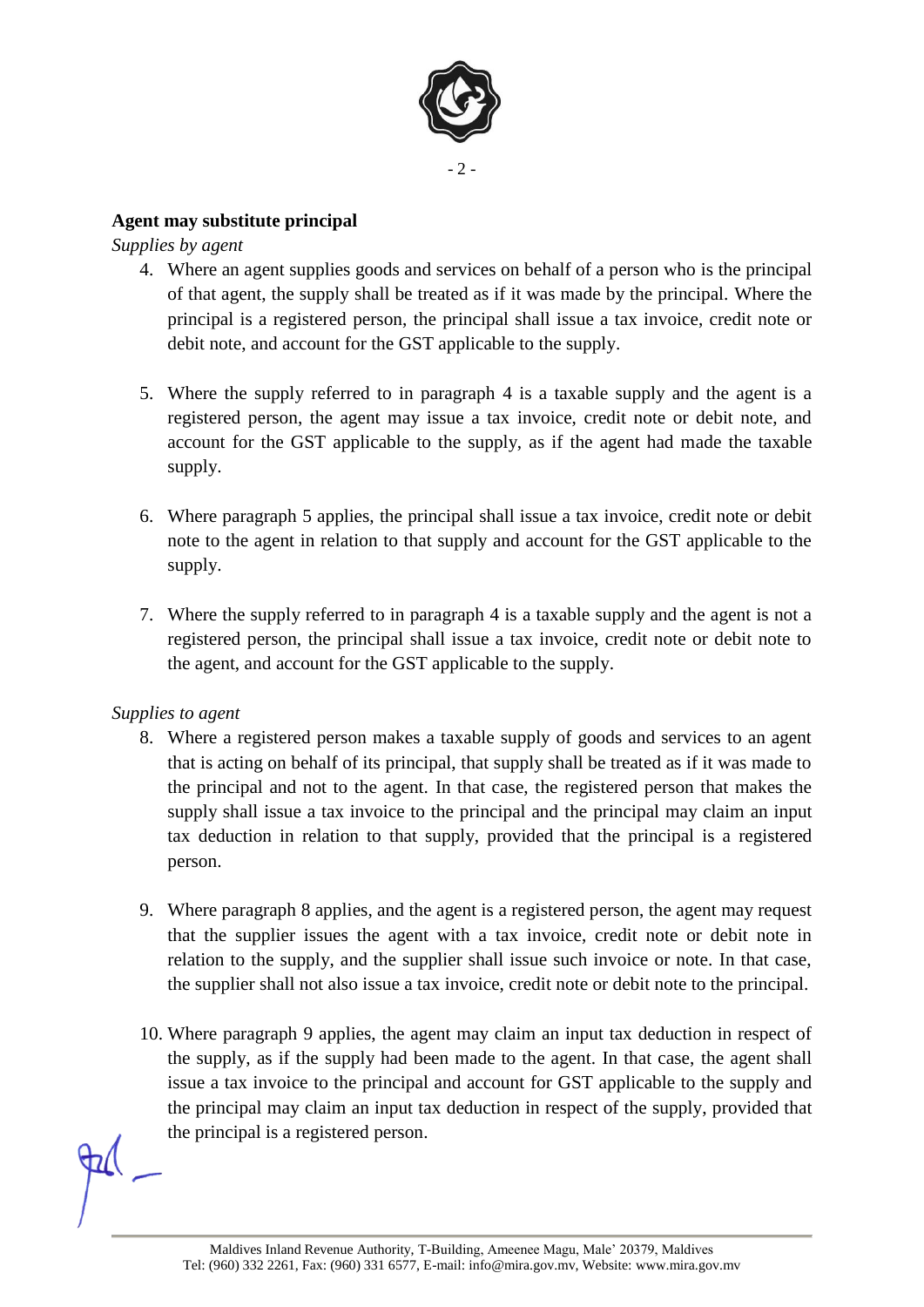

- 11. Where a tax invoice is issued to an agent that is not a registered person, the principal may claim an input tax deduction in relation to that supply if:
	- (a) the principal is a registered person; and
	- (b) the invoice states that the goods or services are supplied to the agent on behalf and for the benefit of the principal.

#### *General*

12. In any case where a tax invoice, credit note or debit note has been issued by or to an agent in relation to a supply by or to a principal of the agent, the agent shall maintain sufficient and proper records to identify the principal's name, address and taxpayer identification number (where the principal has been issued with such a number).

#### <span id="page-2-0"></span>**Registered auction businesses**

- 13. Where a registered person approved by MIRA carries on an auction business as an agent for a principal which is a registered person, the agent may issue a tax invoice, credit note or debit note, as if it had made the supply. In that case, the principal shall not also issue a tax invoice, credit note or debit note.
- 14. Where paragraph [13](#page-2-0) applies, the principal may account to MIRA for GST chargeable on the supply. In that case, the agent shall not account for GST on the supply, but shall provide the principal with a copy of the tax invoice that the agent issued to the purchaser, clearly showing the principal's name and taxpayer identification number, to support the calculation of output tax disclosed in the principal's GST return. Under no circumstance shall more than one original tax invoice be issued in respect of any one supply.
- 15. Where the principal is not a registered person, the agent shall not charge GST on the supply, and shall not issue a tax invoice to the purchaser.

#### **Disbursements**

16. Where an agent who is a registered person charges its principal to recover expenditure in the nature of a disbursement incurred by the agent on behalf of the principal, the agent shall not charge GST on that amount if the agent is not legally liable to make payment for the supply. In that case the principal may claim an input tax deduction in relation to that supply, provided that the principal is a registered person and, at the time that the claim is made, the principal holds a valid tax invoice specifying the principal's details.

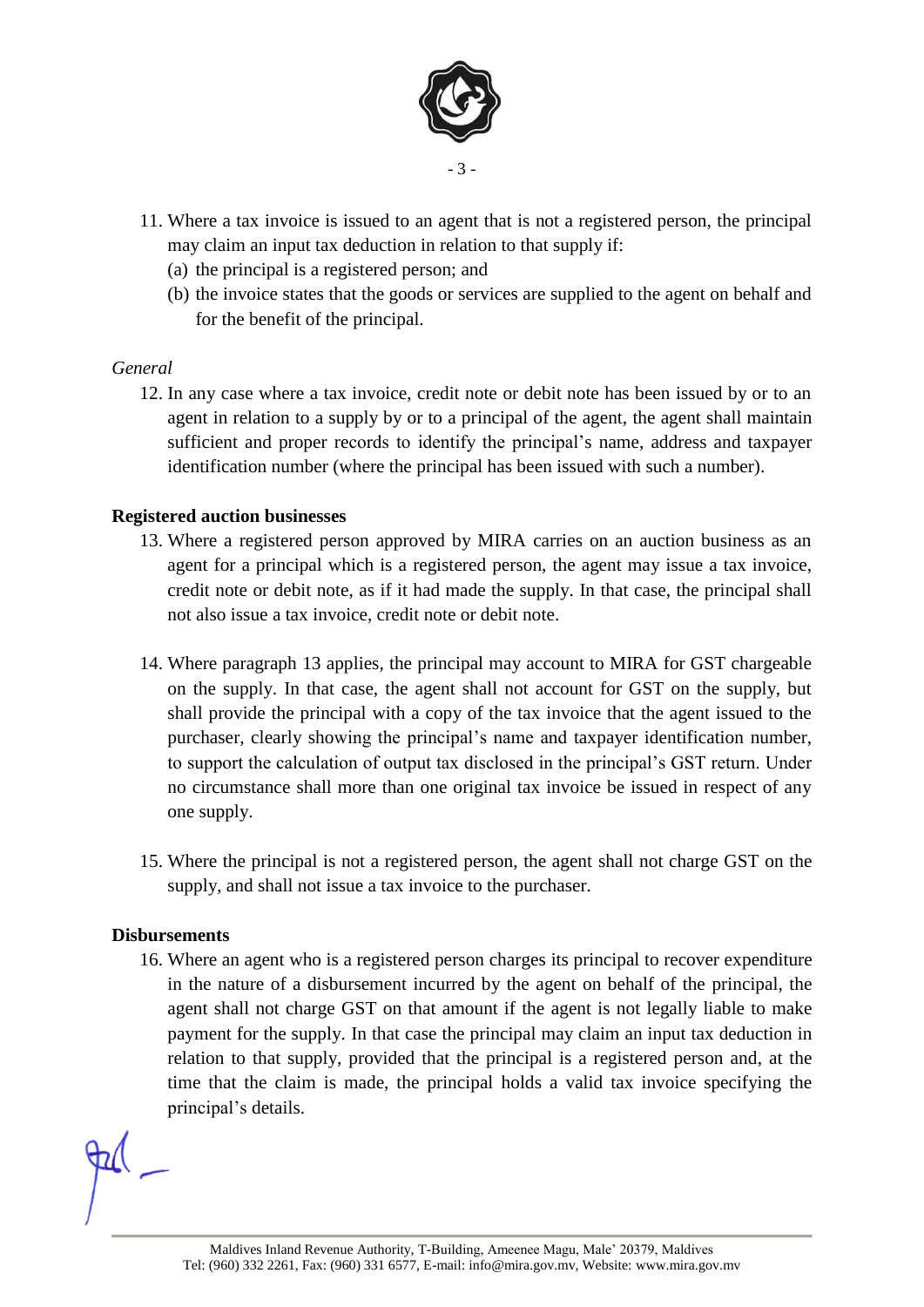

#### <span id="page-3-0"></span>**Exempt supplies**

- 17. Where a provider specified in Section 20 of the Act (the provider)–
	- (a) makes an exempt supply of goods or services through an intermediary, to a person who consumes the goods or services (the consumer); and
	- (b) the consumer makes payment for the goods or services to a person other than the provider of the goods and services,

the amount paid by the consumer shall not be subject to GST, unless the amount oncharged by the intermediary to the consumer includes any amount in addition to the amount of expenditure incurred by the intermediary, in which case the intermediary shall charge GST on the total amount on-charged.

- 18. Paragraph [17](#page-3-0) shall not apply:
	- (a) where the provider pays the intermediary a commission for the intermediary's services, whether or not the commission is paid directly to the intermediary or by way of a deduction from the amount of consideration received by the intermediary from the consumer and payable to the provider. In such case, paragraph [3](#page-0-0) shall apply; and
	- (b) to the supply of prepaid telephone cards.

#### **Suppliers outside the Maldives**

- 19. Where–
	- (a) a person that is not a registered person:
		- (1) makes a supply of services in the Maldives through an agent that is in the Maldives at the time of the supply; and
		- (2) is outside of the Maldives at the time of the supply; and
		- (3) would have been liable under the Act to register and account for GST on the supply if it had made the supply in the Maldives directly without the use of the agent; or
	- (b) a person that is a registered person:
		- (1) makes a supply of services in the Maldives through an agent that is in the Maldives at the time of the supply; and
		- (2) is outside of the Maldives at the time of the supply; and
		- (3) fails to properly account for GST on the supply,

the agent shall be liable to register in accordance with Section 51 of the Act (if the agent is not so registered) and to account to the MIRA for the correct amount of GST applicable to the supply.